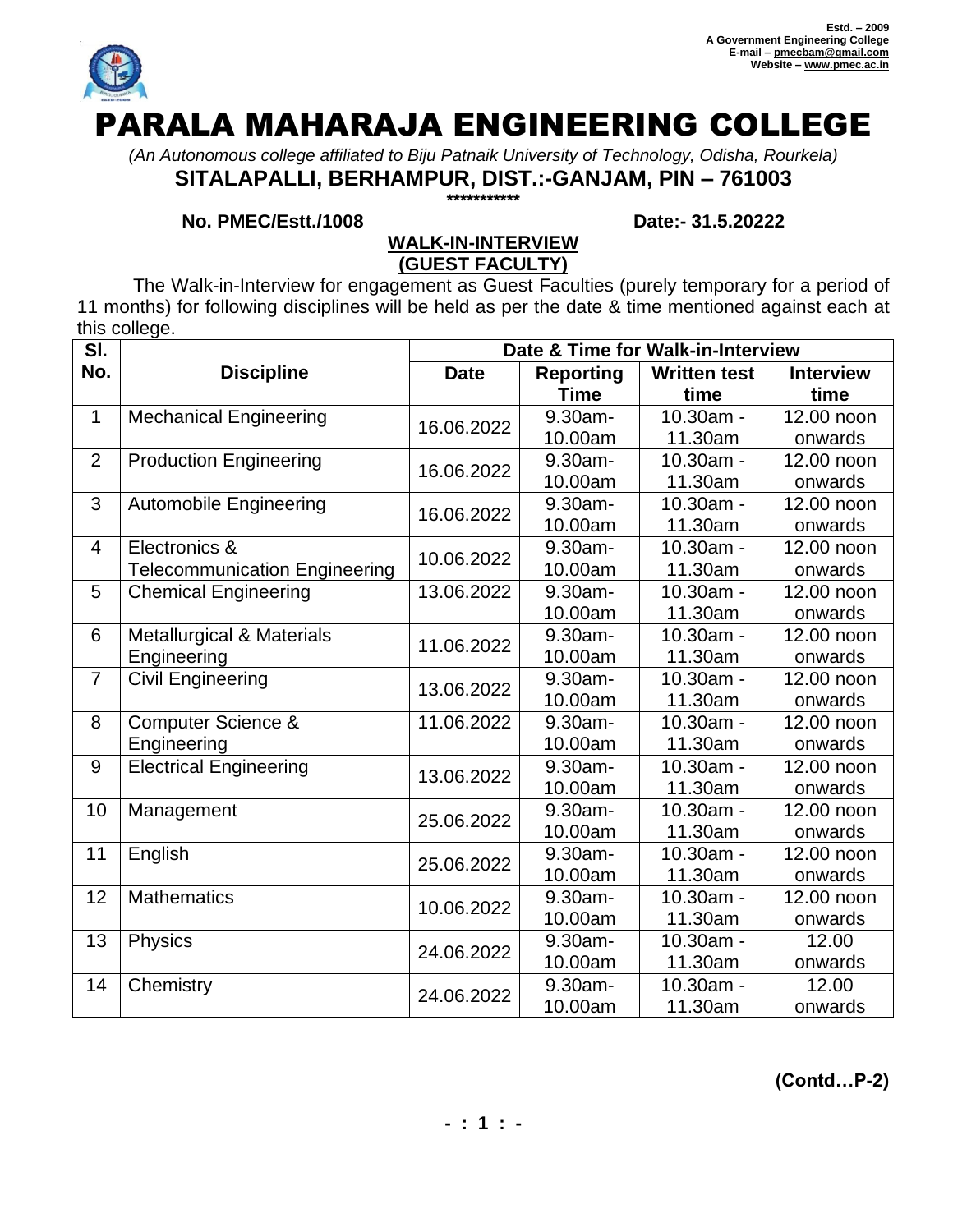# **QUALIFICATION & REMUNERATION**

## **1. For Engineering:-**

- (a) Qualification:- B.Tech/BE and M.Tech/ME having 1st Class at B.Tech/BE or M.Tech/ME level
- (b) Remuneration:- Rs.50,000/- per month (consolidated)
- (c) However, candidates having Ph.D degree in relevant area will be paid a consolidated remuneration of Rs.55,000/- per month

# **2. For Humanities & Social Science (Management):-**

- (a) Qualification:- MBA (Experience in relevant area is preferable)
- (b) Remuneration:- Rs.50,000/- per month (consolidated)
- (c) However, candidates having Ph.D degree in relevant area will be paid a consolidated remuneration of Rs.55,000/- per month

# **3. For Humanities & Social Science (English):-**

- (a) Qualification:- Master Degree in relevant subject with M.Phil
- (b) Remuneration:- Rs.50,000/- per month (consolidated)
- (c) However, candidates having Ph.D degree in relevant area will be paid a consolidated remuneration of Rs.55,000/- per month

# **4. For Humanities & Social Science (Economics):-**

- (a) Qualification:- Master Degree in relevant subject with M.Phil
- (b) Remuneration:- Rs.50,000/- per month (consolidated)
- (c) However, candidates having Ph.D degree in relevant area will be paid a consolidated remuneration of Rs.55,000/- per month

# **5. For Basic Science (Mathematics, Physics & Chemistry):-**

- (a) Qualification:- Master Degree in relevant subject with M.Phil
- (b) Remuneration:- Rs.50,000/- per month (consolidated)
- (c) However, candidates having Ph.D degree in relevant area will be paid a consolidated remuneration of Rs.55,000/- per month.

# **MARK DISTRIBUTION:**

The total mark of 100 is divided among the given components as:

- Written Test : 50 watage points
- Career : 30 watage points
- Via voice : 20 watage.points

# **Minimum 50 watage points required for qualifying in the interview.**

# **How to Apply on line ?**

- 1. Go through the advertisement for detail information before applying online available at [www.pmec.ac.in.](http://www.igitsarang.ac.in/)
- 2. Pay an amount of Rs. 500/- through State Bank Collect using following steps. Steps for depositing fee:
	- i. Visit to [https://www.onlinesbi.com/sbicollect/icollecthome.htm.](https://www.onlinesbi.com/sbicollect/icollecthome.htm)
	- ii. From **State of Corporate/Institution** select **Odisha.**
	- iii. From **Type of Corporate/Institution** select **Educational Institutions**.
	- iv. From **Educational Institutions Name** select **PRINCIPAL PARALA MAHARAJA ENGINEERING COLLEGE BERHAMPUR**.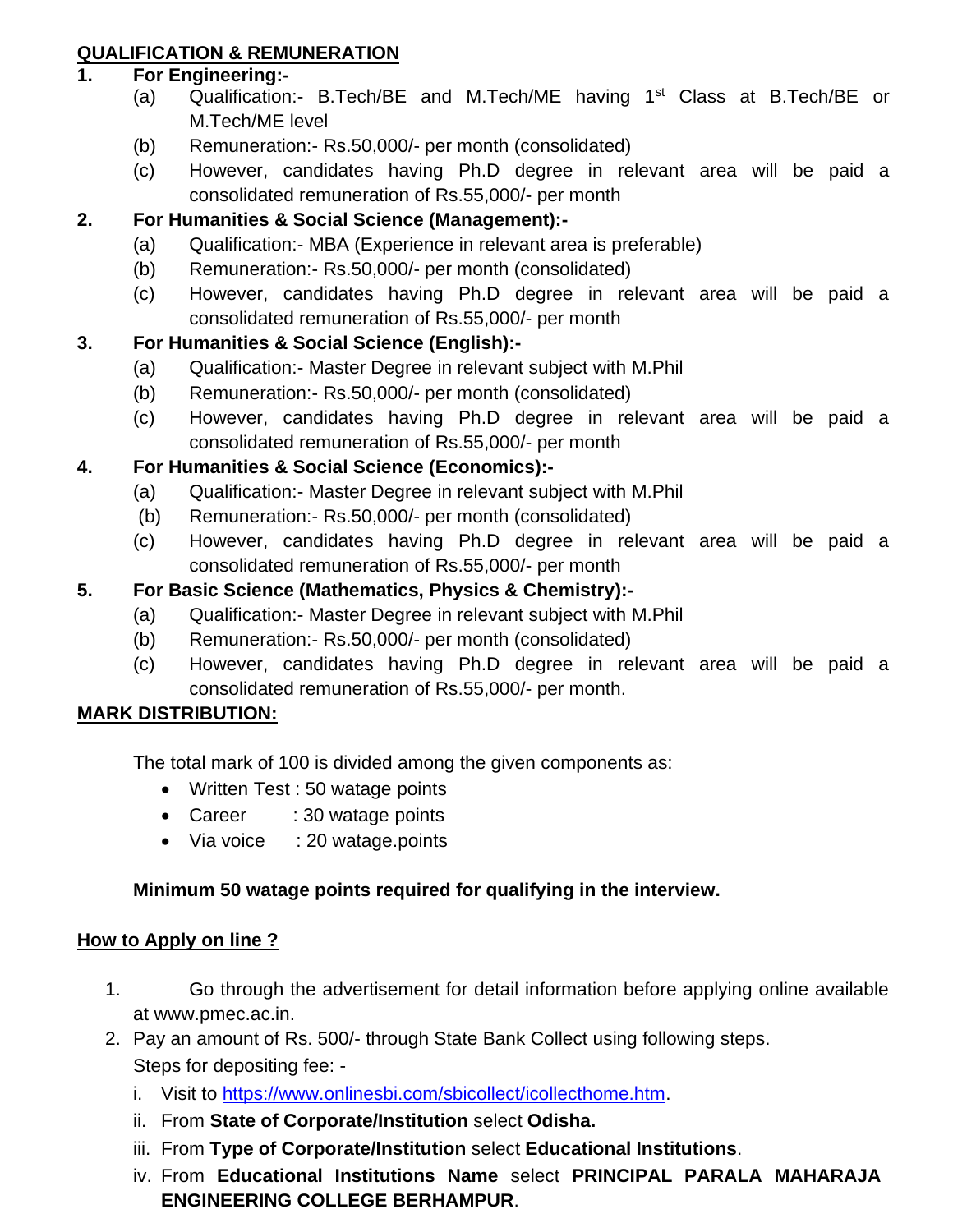# v. From **Select Payment Category** select **RECRUITMENT.**

- vi. Then deposit the requisite fee of **Rs.500/-**. The payment can be made through **RuPay Card** only.
- 3. Fill up the online application form through **recruitment-pmec.com**.
- 4. Keep annexures 10-17 ready before filling up online application.
- 5. Before applying online, a candidate will be required to have a scanned (digital) image of his/her photograph, signature, and other related documents as per the specifications given below:

# **Photograph Image:**

- a. Photograph must be a recent passport type color picture.
- b. Make sure that the picture is in color, taken against a light-colored, preferably white, background.
- c. Look straight at the camera with a relaxed face
- d. If you have used flash, ensure there's no "red-eye"
- e. If you wear glasses make sure that there are no reflections, and your eyes can be clearly seen.
- f. Caps, hats, and dark glasses are not acceptable. Religious headwear is allowed but it must not cover your face.
- g. Size of file should be below 200KB
- h. The image file should be JPG/JPEG/PNG format.

# **Signature Image:**

- a. The applicant has to sign on white paper with Black Ink pen.
- b. The signature must be signed only by the applicant and not by any other person.
- c. At the time of examination/interview, if the applicant's signature failed to match with the uploaded signature, the applicant will be disqualified at the same time.
- d. Size of file should be below 100KB.
- e. The image file should be JPG/JPEG/PNG format.

# **Procedure for Uploading the Photograph and Signature:**

- a. There will be two separate fields for uploading Photograph & Signature.
- b. Click on the respective field "Photograph Upload / Signature Upload"
- c. Browse and select the location where the Scanned Photograph / Signature file has been saved.
- d. Select the file by clicking on it
- e. Click the 'Upload' button

# Your Online Application will not be submitted unless you upload your photograph and signature as specified.

# **Note:**

- a. In case the face in the photograph or signature is unclear the candidate's application will be rejected.
- b. After submitting online, candidates are advised to take a printout of their system generated online application forms.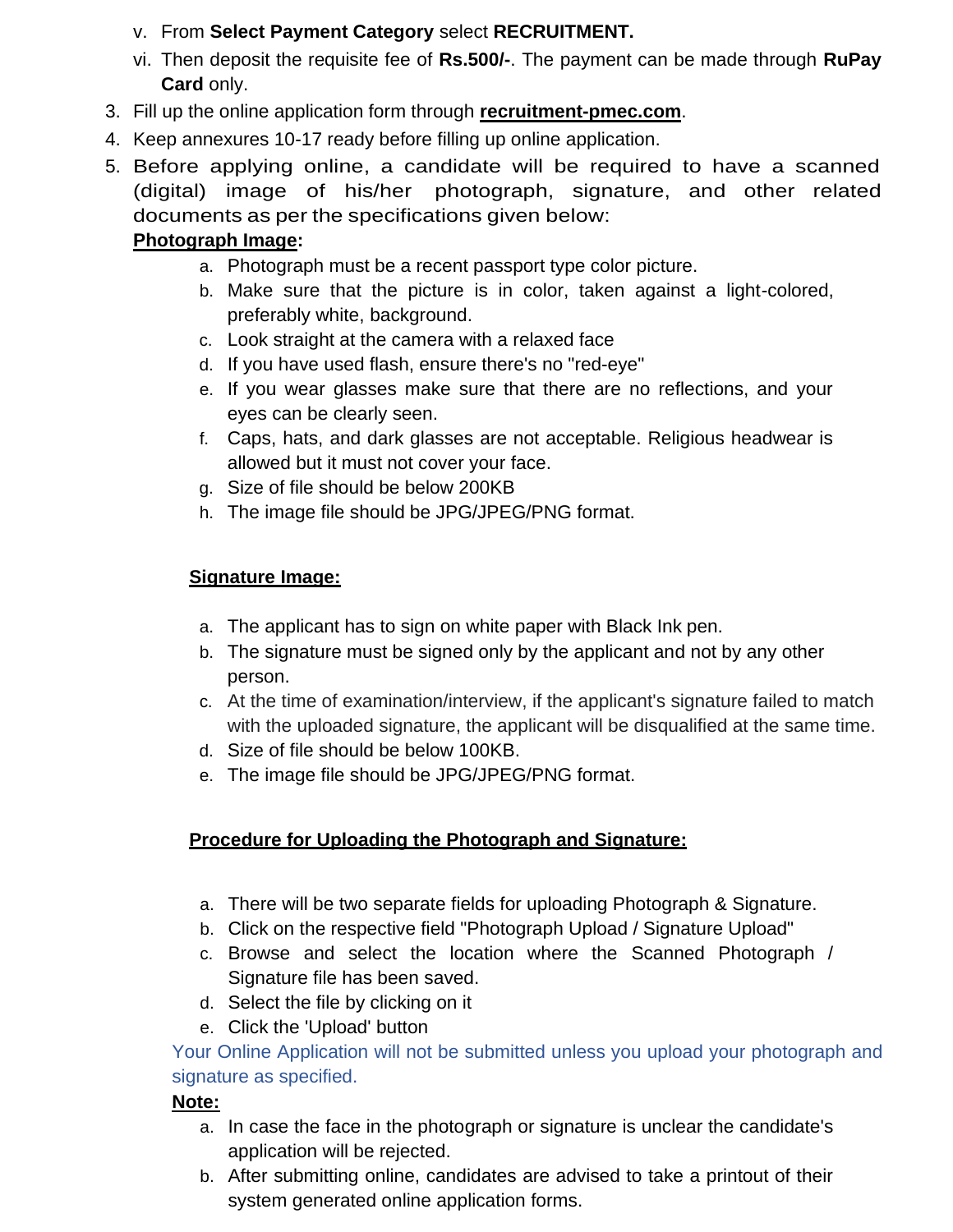c. In case the photograph or signature is unclear, the candidate may edit his application and re-upload his photograph or signature.

# **Certificates and other documents:**

- a. There will be separate fields for uploading certificates and documents such as educational qualification certificates, experience certificate etc.
- b. Size of file should be between (100 KB 500 KB)
- c. Ensure that the size of the scanned file is not more than 500 KB
- d. The file should be in pdf format only.
- 6. Take a printout of system generated filled application form and duly sign on it.
- 7. Produce the following hard copies at the time of interview:
	- a. Printout of duly signed filled application form.
	- b. All annexures.
	- c. Two passport size color photos.
	- d. Self-attested copy of all certificates/documents/testimonials. (Original documents need to be shown by the candidates at the time of document verification.)
	- e. Printout of payment receipt.

# General Information:

- 1. Mere fulfillment of qualifications, eligibility and experience requirements etc. does not entitle selection of a candidate.
- 2. Engagement of faculties on Contract / Per Class basis is purely temporary for two semesters (11 months) i.e., academic year 2022-23 or can be terminated on regular appointment made by BoG of this college, whichever is earlier. Such selected faculty members if required may assist in various academic and nonacademic ac activities.
- 3. The selected candidates shall have to furnish an agreement in a non-judicial stamp paper.
- 4. Persons employed in Government, Semi-Government, Private or Autonomous organizations must apply through proper channel, or they shall be required to submit the No Objection Certificate from the Employer at the time of interview.
- 5. Each page of the application and all annexure(s) (certificates, mark sheets, publication, experience certificates etc.) must bear the full signature of the candidate at the bottom of the page and is mandatory. Two recent passport size color photographs are required to be attached with the application form, one of which should be affixed at the space provided on the application form.
- 6. The candidates are required to attend the selection process at their own expenses. No TA / DA are admissible.
- 7. The candidates are required to produce their original certificates, testimonials & other relevant documents as mentioned in Application form/Annexures for verification at the time of interview.
- 8. Incomplete applications and/or applications not in proper format (as provided at Institute website) and/or without full signature of the candidate will summarily be rejected.
- 9. Any dispute with regard to the selection / recruitment process will be subject to Hon"ble Court having jurisdiction over Berhampur, Ganjam / Hon"ble High Court of Odisha.
- 10. Canvassing in any form and/or bringing any influence or otherwise, will be treated as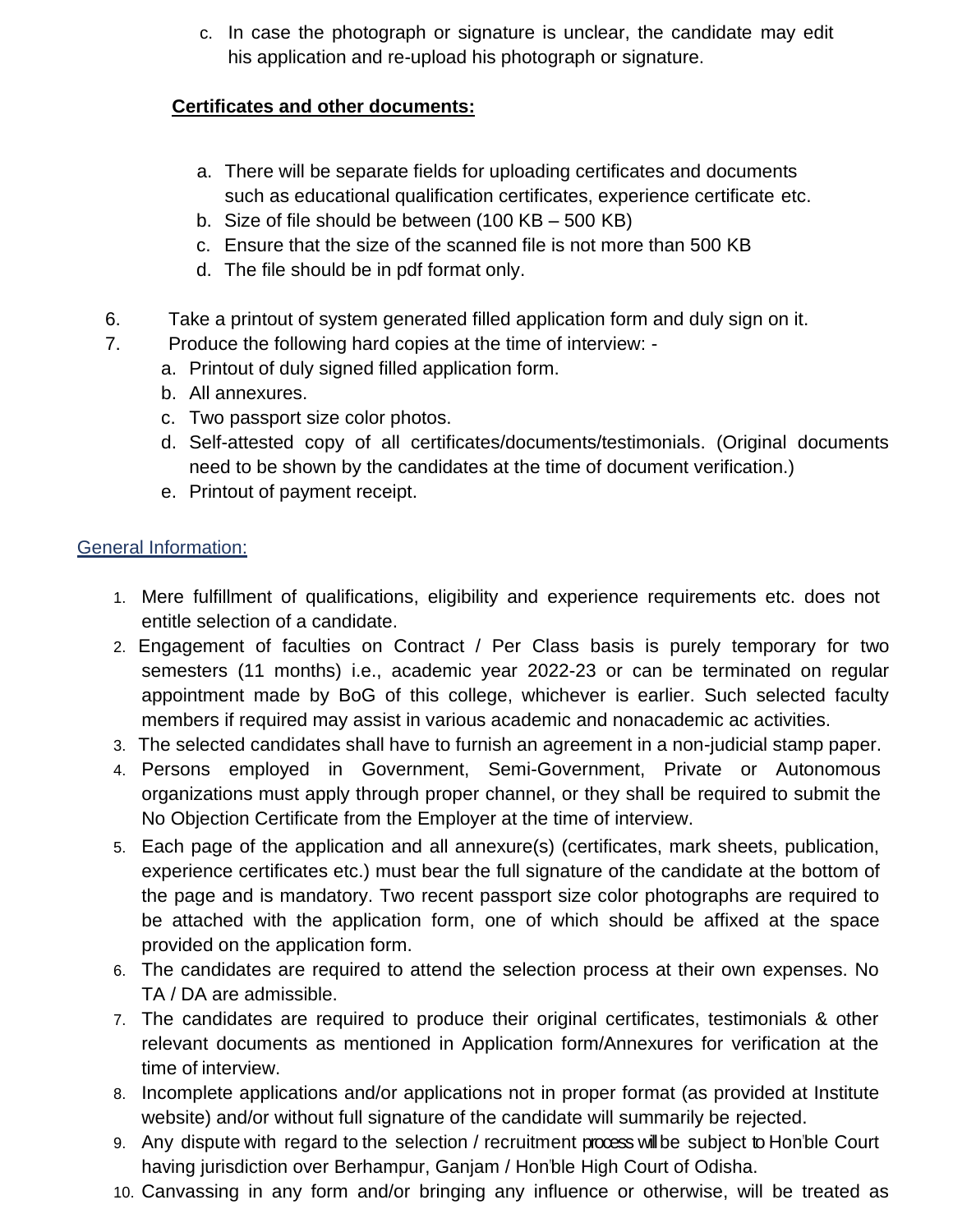disqualification.

.

All the updated information regarding recruitment will be provided through the Institute website only. The Institute is not responsible in any manner if a candidate fails to visit/ access the website in time [\(www.pmec.ac.in\)](http://www.igitsarang.ac.in/), However, such candidate can directly participate in the selection process in the college premises on the scheduled date and time mentioned in this notice.

- He/She has to come with the downloaded form duly filled by him/her.
- If fail to pay online can pay through Bank Draft/Demand Draft for **Rs.500/- (Rupees Five hundred)** only in favour of **Principal, Parala Maharaja Engineering College**  payable at **Berhampur** from any Nationalized Bank**.**

Still if problem persists contact Mr Basanta Gouda with cell no 7008138231.

 Sd/- Principal PMEC, Berhampur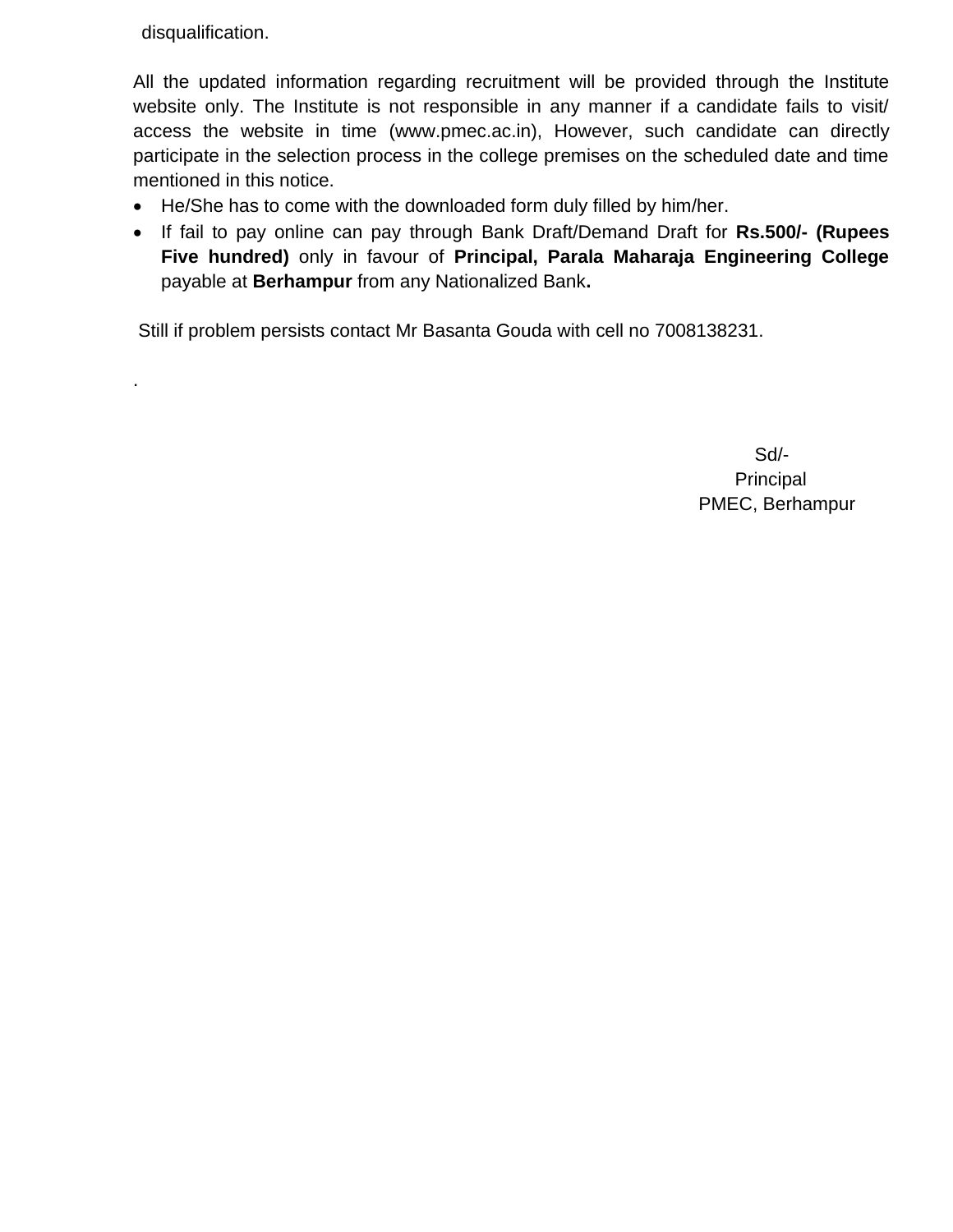

**Estd. – 2009 A Government Engineering College E-mail – [pmecbam@gmail.com](mailto:pmecbam@gmail.com) Website – [www.pmec.ac.in](http://www.pmec.ac.in/)**

# PARALA MAHARAJA ENGINEERING COLLEGE

*(An Autonomous college affiliated to Biju Patnaik University of Technology, Odisha, Rourkela)*

**SITALAPALLI, BERHAMPUR, DIST.:-GANJAM, PIN – 761003**

**\*\*\*\*\*\*\*\*\***

No. PMEC/Estt./1008 Date:- 31.05.2022

## **WALK-IN-INTERVIEW (FACULTY ON CONTRACT BASIS)**

The Walk-in-Interview for engagement of Guest Faculties (purely temporary for a period of 11 months) for different disciplines (Civil, Computer Science, Electrical, ETC, Mechanical, Automobile, Production, Metallurgical, Chemical, Management, English, Mathematics, Physics & Chemistry) will be held from 10.6.2022. The details regarding reporting date & time, qualification, remuneration and documents to be submitted during interview is available at this college website: **[www.pmec.ac.in.](http://www.pmec.ac.in/)** 

The authority reserves the right to cancel the above Walk-in-Interview without assigning any reason thereof.

**N.B.:- No TA/DA will be paid to the candidate for attending the interview.**

 Sd/- Principal PMEC, Berhampur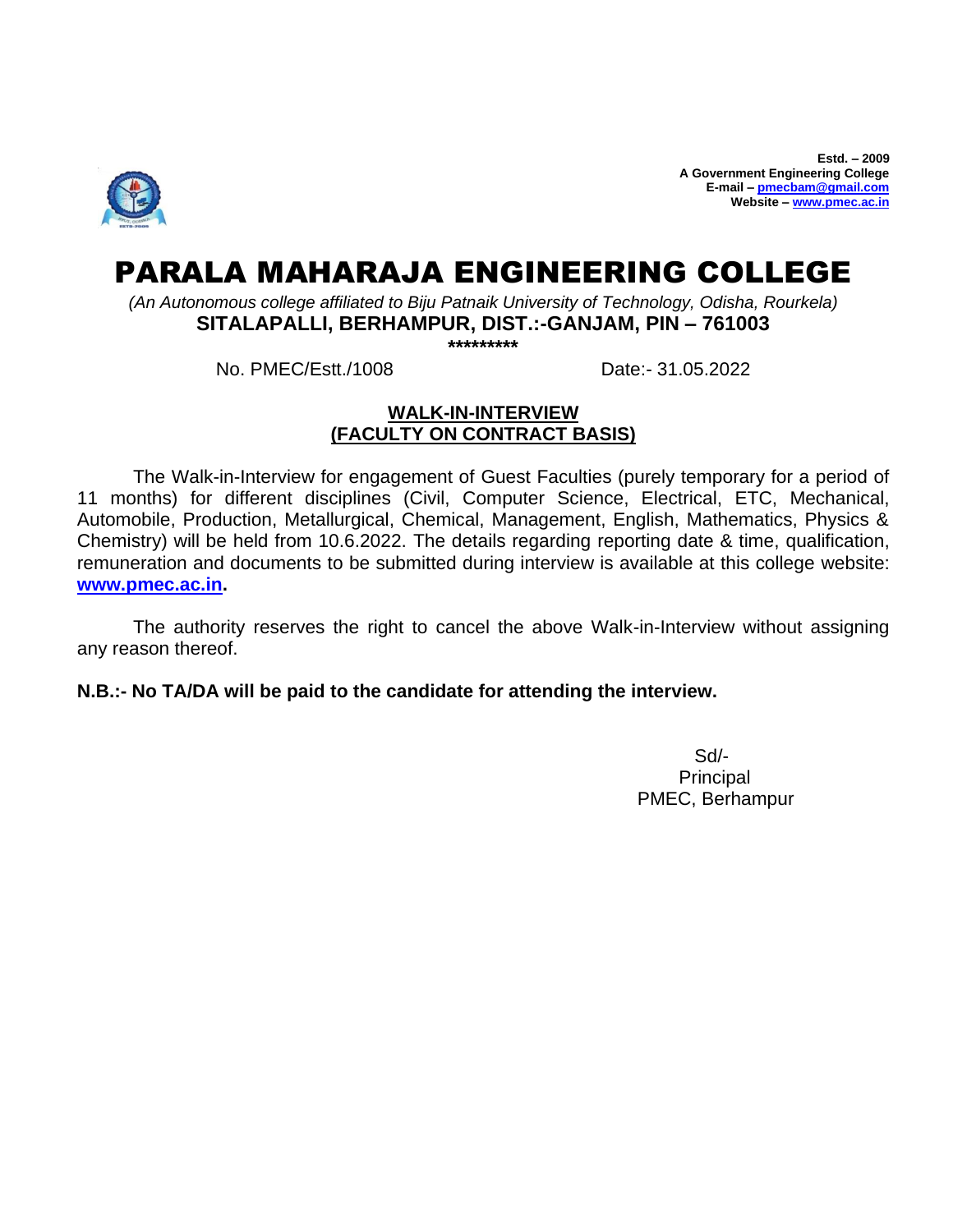**Form for candidates those who unable to submit through online.**

## **Annexure-I**

# **PARALA MAHARAJA ENGINEERING COLLEGE, BERHAMPUR**

|                | Draft No. ___________________                                                     |  |  |  |  |
|----------------|-----------------------------------------------------------------------------------|--|--|--|--|
| $\mathbf{1}$ . | Name in Full<br>(in block letters) (as indicated in secondary school certificate) |  |  |  |  |
| 2.             | Date of Birth<br>(DD/MM/YY)                                                       |  |  |  |  |
| 3.             | Nationality                                                                       |  |  |  |  |
| 4.             | Category (General/ SC/ST)                                                         |  |  |  |  |
| 5.             | Sex (Male/Female)                                                                 |  |  |  |  |
| 6.             | <b>Marital Status</b><br>(Married /Unmarried)                                     |  |  |  |  |
| 7 <sub>1</sub> | Father's Name/ Husband's Name                                                     |  |  |  |  |
| 8.             | <b>Address for Correspondence</b>                                                 |  |  |  |  |

g. Permanent Address in the settlement Address

#### 10. Academic Qualifications *(from HSC onwards)*

| SI<br>No | Exam passed            | University/<br>Board/<br>Institution | Month/<br>Year<br>0f | <b>Subjects</b>                  | Specialization | % of<br>Marks/<br>CGPA* | <b>Division</b> | Rank/<br>Position |
|----------|------------------------|--------------------------------------|----------------------|----------------------------------|----------------|-------------------------|-----------------|-------------------|
|          |                        |                                      | passing              | which<br>In<br>degree<br>awarded | If any         |                         |                 |                   |
| 1        | <b>HSC</b>             |                                      |                      |                                  |                |                         |                 |                   |
| 2        | Diploma $/ +$<br>2 Sc. |                                      |                      |                                  |                |                         |                 |                   |
| 3        | B.Tech/BE/<br>B.Sc     |                                      |                      |                                  |                |                         |                 |                   |
| 4        | M.Tech/ME<br>/M.Sc     |                                      |                      |                                  |                |                         |                 |                   |
| 5        | M.Phil/MBA/<br>Ph.D    |                                      |                      |                                  |                |                         |                 |                   |

*\* Please specify the percentage of marks up to two decimal place*

*\* In case of CGPA / CPI, please give marks in percentage along with the conversion formula*

: